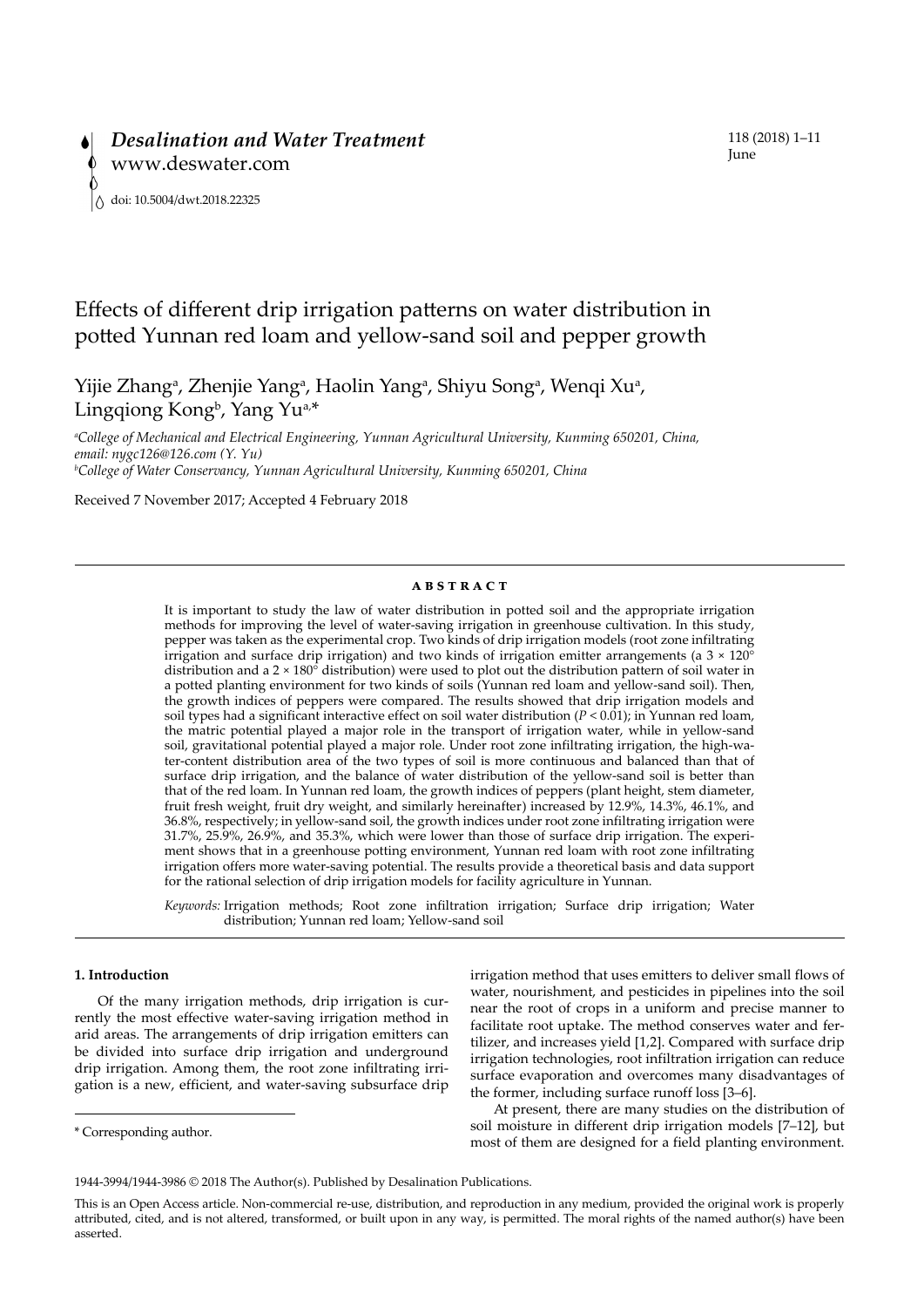Compared with field planting, the distribution of soil moisture in potted plants in solar greenhouses is more influenced by the flowerpot boundary. Consequently, special research is needed. Gan et al. [13] carried out a contrast test on potted kidney bean growth where drip irrigation and sprinkling irrigation were used in loam, and the study showed that the growth index of the kidney beans under drip irrigation was significantly higher than that under sprinkler irrigation; Shi et al. [14] contrasted potted maize where drip irrigation, micro-infiltrating irrigation, and sprinkling irrigation were used in saline soil, and the results showed that under micro-infiltrating irrigation, the water content of the root layer of the maize was the highest, the water content was the most stable, and the water-use efficiency was the highest. Zhang et al. [15,16] carried out a contrast test on the potted pepper where small-flow micro-pressure drip irrigation was used in clay loam, and the results showed that the use of a small irrigation quota and high-frequency irrigation had a significant effect on the inhibition of surface evaporation; Wang et al. [17–19] carried out a soil water consumption test on potted cotton under different drip irrigation models in medium loam soil, and the results showed that the variable quantity of soil moisture in subsurface drip irrigation was lower than that in surface drip irrigation.

Indeed, many scholars have done considerable research on soil moisture distribution and its effect on crop growth under the drip irrigation model. To the best of our knowledge, however, there are no reports on the study of the moisture distribution law of special soil types in Yunnan, especially red loam, and its effect on crop growth under different drip irrigation models. Yu et al. [20] first explored the effects of different irrigation emitter types on the distribution of soil moisture in potting soil under the conditions of solar greenhouses. On the basis of this study, the influence of different drip irrigation models on the distribution of soil moisture and crop growth in Yunnan greenhouses was studied in order to provide theoretical guidance and technical support for the water-saving irrigation of greenhouse-potted crops in Yunnan.

### **2. Materials and methods**

### *2.1. Experimental materials*

The pepper used in this study was the Hanyu Super-large Cayenne Pepper, an early-maturing variety with wide applicability (purchased from Shanghai Minghui Landscaping Co., Ltd., Shanghai, China). Pig manure after putrefaction and fermentation, collected from livestock farms nearby, was used as the base fertilizer. The irrigation emitters used were flow adjustable irrigation emitters manufactured by Guangzhou Shunlv Sprinkling Equipment Co., Ltd., Guangzhou, China. Each emitter is disk-shaped and has eight evenly distributed

narrow slots. Irrigation water flows horizontally out of the drip holes (1 mm  $\times$  1.5 mm in size) at a flow rate of 1 L/h in the 3 × 120° mode and 1.5 L/h in the 2 × 180° mode. Two kinds of soil (Yunnan red loam and Yunnan yellow-sand soil) were used in this study. The Yunnan red loam was taken from the Back Hill test base of Yunnan Agricultural University (102°45′5″E, 25°8′7″N), and the Yunnan yellow-sand soil was taken from the test sand field of Yunnan Agricultural University. After natural air drying, the two types of soil were screened with a 2 mm screen. Table 1 shows the basic properties of the soils.

#### *2.2. Experimental design*

The experiments were carried out in the Back Hill tri-arch film greenhouse of Yunnan Agricultural University on July 20, 2015. Two irrigation methods (root infiltration irrigation and surface drip irrigation, denoted IG and IM, respectively) and two emitter modes ( $3 \times 120^{\circ}$  and  $2 \times 180^{\circ}$ , denoted DT and DS, respectively) were applied in the potted cayenne pepper experiments in two kinds of soil in Yunnan (Yunnan red loam and Yunnan yellow-sand soil, denoted SR and SY, respectively). The eight treatments were repeated three times, respectively, resulting in a total of 24 groups of experiments being conducted.

The testing system primarily comprised a water source, water pipelines, Y-60 pressure gauges (manufactured by the First Plant of Xi'an Automation Instrument Factory, Xi'an, China), DN20 flow meters (manufactured by Ningbo Water Meter Factory, Ningbo, China), irrigation emitters, pots, TDR SK-100 soil moisture meters (manufactured by Shanghai JK Precision Instrument, Shanghai, China), a 330 constant temperature oven (manufactured by Shanghai Yetuo Instruments and Meters Co., Ltd., Shanghai, China), an electronic scale (manufactured by Dongwan Nancheng Changxie Electronic Products Factory, Dongwan, China), a vernier caliper (manufactured by Wuxi Kaibaoding Tools Co., Ltd., Wuxi, China), and other devices (see Fig. 1).

### *2.3. Experimental methods*

#### *2.3.1. Installation of experimental devices*

In accordance with the design scheme, the prepared soil sample (unit weight: 1.23  $g/cm<sup>3</sup>$ ) was uniformly poured into the test pots (upper diameter: 35 cm, lower diameter: 22 cm, height: 30 cm). The emitter for root infiltration irrigation was inserted vertically into the pot through the center of the surface of the soil (to a depth of –7.5 cm; the coordinate was established with the center of the soil surface as the origin, right side positive and below being negative). Subsequently, following 2 weeks of acclimatization, pepper seedlings were

Table 1 Physical properties of Yunnan red loam and Yunnan yellow-sand soil

| Soil types  | Buck density (g $cm^{-3}$ ) | Field capacity (%) | Soil particle compositions (%) |                       |                     |  |  |  |  |
|-------------|-----------------------------|--------------------|--------------------------------|-----------------------|---------------------|--|--|--|--|
|             |                             |                    | Clay $(0.002 \text{ mm})$      | Silt (≥0.002–0.02 mm) | Sand $(≥0.02-2 mm)$ |  |  |  |  |
| Red loam    | 1.23                        | 22.30              | 39.47                          | 35.32                 | 25.21               |  |  |  |  |
| Yellow sand | 1.23                        | 0.36               | 4.66                           | 25.13                 | 70.21               |  |  |  |  |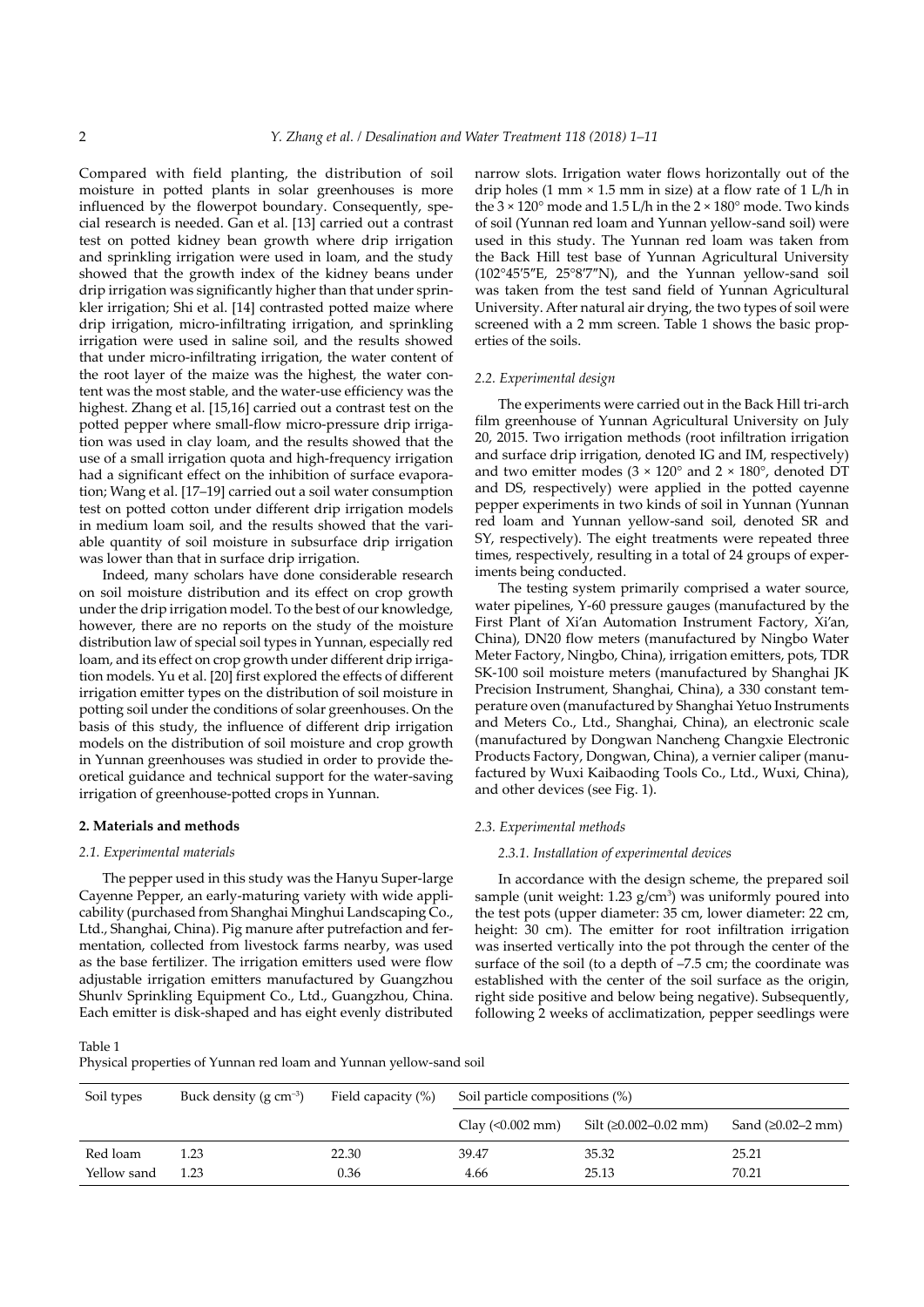

Fig. 1. Sketch of the test system used in the experiments.

transplanted to the test pots, with the depth of each root placed at the same level as the depth of the emitter. The emitter for surface drip irrigation was placed 2 cm upwards of the center of the surface of the soil in the pot. Before the experiments, the initial mass fraction of soil water was 13.5% in all the treatments. During the experiments, water pressure was 0.05 MPa in all the treatments.

#### *2.3.2. Measurement of soil water content*

From July 20, 2015 to September 16, 2015, the measurement cycle of soil moisture content (i.e., the irrigation interval) was 4 d, and two sets of measurements (denoted MC1 and MC2) were respectively performed in a cycle 5 min and 24 h after irrigation. Soil moisture content was measured using the TDR SK-100 soil moisture meter 30 times specifically, 15 times for each of MC1 and MC2. A 3D coordinate system for measuring soil moisture content was established with the center of the soil surface as the origin, and *z*-axis, *x*-axis, and *y*-axis pointing upwards, rightwards, and forwards, respectively. Twelve measuring points (see Fig. 2(a)) were set on each of the *x*-axis profile and *y*-axis profile in the 3D coordinate system, and soil moisture content at 24 measuring points was measured in each test group. Emitters were arranged in DT and DS modes, respectively (see Figs.  $2(b)$  and  $(c)$ ).

#### *2.3.3. Measurement of pepper growth indices*

A ruler was used to measure the plant height — specifically, the vertical height from soil surface to the highest point of the plant — and a vernier caliper for the stem diameter at the stem base. From July 20, 2015 to September 16, 2015, plant height and stem diameter were measured every 4 d, and the average of three measurements was used as the sampling result. After the harvest, all the parts (stem, root system, and fruit) of the pepper were cleaned thoroughly, and the water on the surface wiped dry using paper towels. Then, an electronic scale was used to measure the fresh weight of all the parts. Finally, all the parts were placed into the constant temperature oven for 30 min at 105°C to remove water and then further dried at 75°C until the weight was sufficiently constant for measurement to be conducted.

#### *2.4. Data analysis methods*

### *2.4.1. Soil water distribution analysis [18]*

Significance analysis through inter-subject effect tests was conducted on the soil water distribution data obtained from the root zone of the pepper using SPSS. Microsoft Excel was used to compute the averages of the soil moisture content data obtained in the treatments, after which Surfer was used to draw the soil moisture distribution diagram and derive the mass fraction of soil moisture (%). AutoCAD was used to calculate the area  $(cm<sup>2</sup>)$  of every 1% vertical section, whose mass fraction of soil moisture was within the range of 0%–17%. The value obtained was then divided by the total area of the vertical profile of the soil in the pot to give the percentage of the area of each section to the total vertical profile area (hereafter referred to as the "soil area percentage (%)").



Fig. 2. Schematic diagram of soil moisture content measurement arrangement: (a) distribution of measuring points on the *x*(*y*)-axis profile; (b) top view of emitter in DT mode; (c) top view of emitter in DS mode.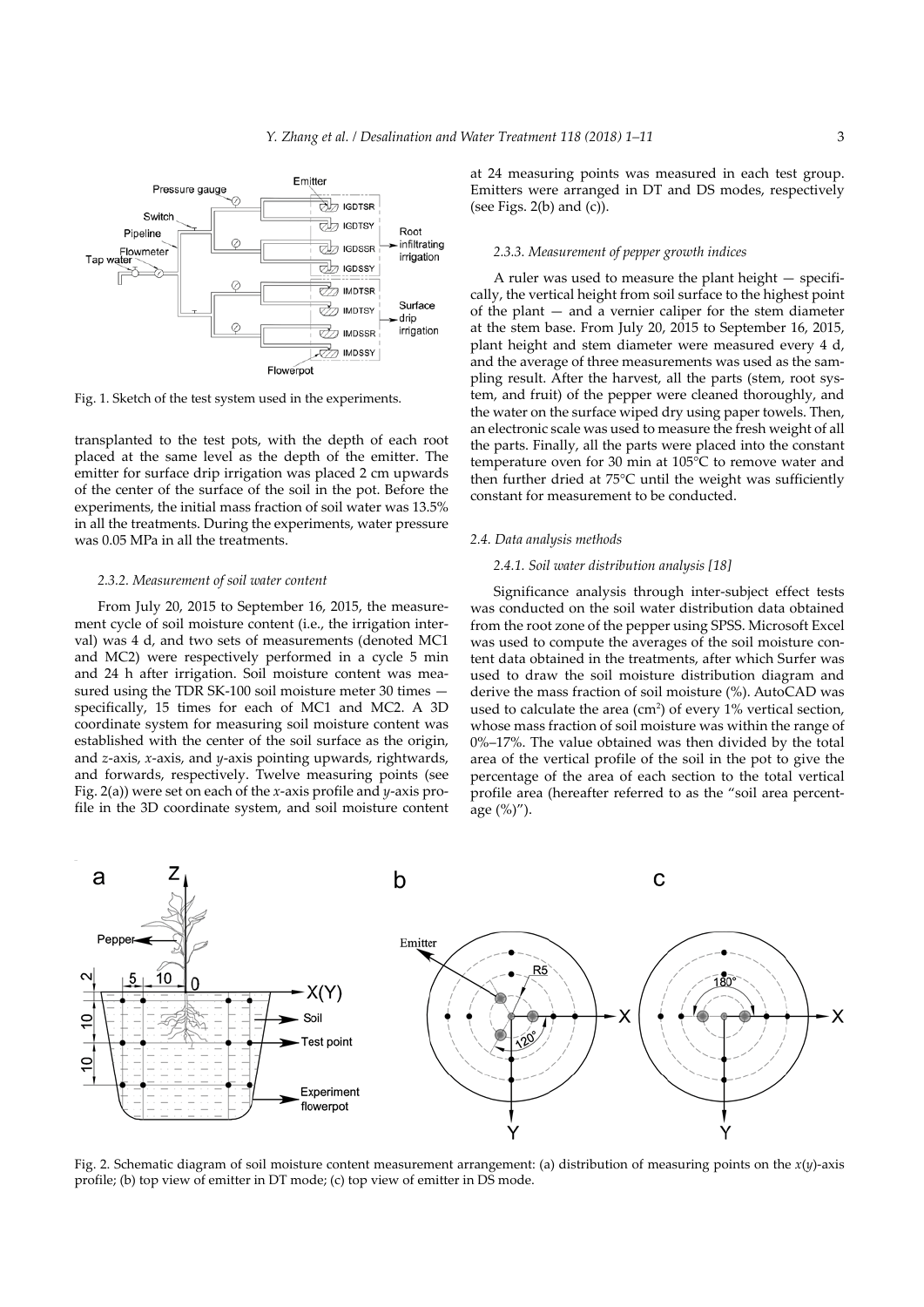### *2.4.2. Analysis of the growth conditions of the pepper*

SigmaPlot and SPSS were used to carry out data processing and significance analysis in order to assess the growth conditions of the pepper in the Yunnan red loam and Yunnan yellow-sand soil under different irrigation methods.

# **3. Results**

# *3.1. Significance analysis of experimental factors*

Significance analysis was conducted using the irrigation method, soil type, and emitter mode as independent variables, and the soil moisture content as a dependent variable. The results obtained are displayed in Table 2.

As shown in Table 2, the irrigation method, soil type, and irrigation method had a significant effect on soil water distribution, with the respective results  $P < 0.05$ ,  $P < 0.05$ , and *P* < 0.01, whereas the emitter mode had no significant effect on soil water distribution ( $P > 0.05$ ).

## *3.2. Water distribution patterns in different types of soil under different irrigation methods for potted pepper*

# *3.2.1. Effects of different irrigation methods and different soil types on soil water distribution*

Diagrams of soil water distribution (MC1 and MC2) in each measurement cycle were drawn. MC2 represents the results measured 24 h after irrigation, which can clearly reflect the stable soil water distribution [20–22]. The soil water distribution diagrams of MC2 (*x*-axis and *y*-axis profiles), which illustrate the effects of different soil types on soil water distribution under different irrigation methods, are shown in Figs. 3 and 4. Table 3 explains the soil water distribution shown in the figures.

It is clear from Figs. 3 and 4 and Table 3 that the difference in high-water-content section distribution on the *x*-axis and *y*-axis profiles between DT and DS modes was primarily caused by the difference in the number of emitters and the location of drip holes. Because Yunnan red loam is relatively sticky and heavy, soil water may encounter substantial resistance in the process of downward diffusion. For this reason, the width of the vertically downward diffusion of soil water was relatively small, and this means unobvious water percolation. Thus, matric potential played an essential role in the Yunnan red loam. Because yellow-sand soil has good water permeability and poor water-holding capacity, the width of the vertically downward diffusion of soil water was relatively large, which means obvious water percolation. Thus, gravity

potential played an essential role in the Yunnan yellow-sand soil. Under root infiltration irrigation, the high-water-content section in both the red loam and yellow-sand soil was distributed on both sides of the root zone of the pepper. However, the section in red loam was more concentrated and water did not readily infiltrate. Surface drip irrigation for the red loam encountered greater resistance in the process of downward diffusion than the yellow-sand soil, and water in the red loam was mainly distributed in the topsoil, while water in the yellow-sand soil had an obvious tendency of downward percolation and thus could transport to the root zone of the pepper.

### *3.2.2. Analysis of soil area percentage in different soils under different irrigation methods*

Because the distribution patterns of soil area percentage in the DT and DS modes were basically the same, the soil area percentage of the two soils was analyzed only using the MC1 and MC2 results in the DT mode under the two irrigation methods. Table 4 shows the results.

As can be seen in Table 4, (1) the moisture mass fraction sections in the red loam and yellow-sand soil corresponding to a soil area percentage greater than 70% were continuously distributed under root infiltration irrigation. Taking MC1 results for example, the soil area percentages on the *x*-axis and *y*-axis profiles in the red loam were 71% and 72%, respectively, and the corresponding sections were distributed continuously in the ranges >4%–13% and >7%–16%, respectively; the soil area percentages on the *x*-axis and *y*-axis profiles in the yellow-sand soil were 73% and 74%, respectively, and the corresponding sections were distributed continuously in the ranges >7%–15% and >9%–17%, respectively. (2) By comparing MC1 results with MC2 results under root infiltration irrigation, it can be concluded that the moisture mass fraction sections corresponding to the MC2 soil area percentage >70% were narrower than the sections corresponding to the MC1 percentage >70%. Taking the *x*-axis profile for example, the section in the red loam corresponding to the MC2 soil area percentage >70% was within the range 7%–12% with a span of 12%–7% = 5%, which is significantly smaller than the span  $(13\%–4\% = 9\%)$  corresponding to the MC1 soil area percentage >70%; the section in the yellow-sand soil corresponding to the MC2 soil area percentage >70% was within the range 10%–15% with a span of  $15%$ –10% = 5%, which is significantly smaller than the span (15%–7% = 8%) corresponding to the MC1 soil area percentage >70%. In addition, compared with the yellow-sand soil, the moisture mass fraction section in the red loam corresponding to the soil area percentage >70%

Table 2 Significance analysis results for soil moisture

| Source               | Type III sum of squares | Degree of freedom | Mean square | <i>F</i> value | P value |
|----------------------|-------------------------|-------------------|-------------|----------------|---------|
| Irrigation method    | 484.357                 |                   | 484.357     | 11.105         | 0.001   |
| Soil type            | 280.549                 |                   | 280.549     | 6.432          | 0.011   |
| Emitter distribution | 3.790                   |                   | 3.790       | 0.087          | 0.768   |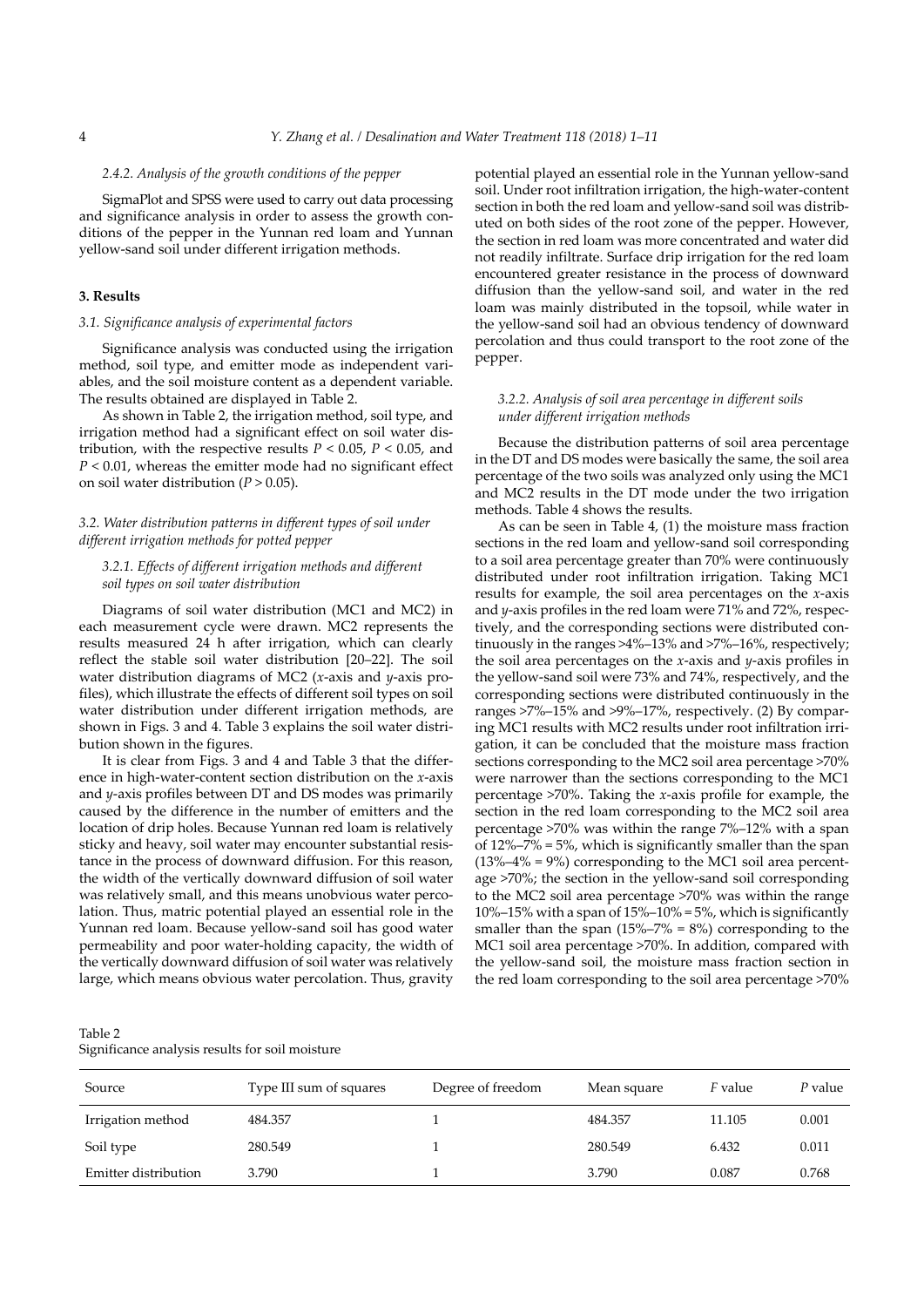

Fig. 3. Water distribution in two soils in two emitter modes under root infiltration irrigation: (a) *x*-axis profile of IGDTSR, (b) *y*-axis profiles of IGDTSR, (c) *x*-axis profile of IGDSSR, (d) *y*-axis profiles of IGDSSR, (e) *x*-axis profile of IGDTSY, (f) *y*-axis profiles of IGDTSY, (g) *x*-axis profile of IGDSSY, (h) *y*-axis profiles of IGDSSY.

Note: IGDTSR and IGDTSY respectively represent the Yunnan red loam and Yunnan yellow-sand soil under root infiltration irrigation in 3 × 120° emitter mode. IGDSSR and IGDSSY respectively represent the Yunnan red loam and Yunnan yellow-sand soil under root infiltration irrigation in 2 × 180° emitter mode. Coordinates were established with the center of the soil surface as the origin, right side positive, and downward negative (this system is also used hereafter). The value indicated by the color bar graph is the mass fraction of soil moisture (%).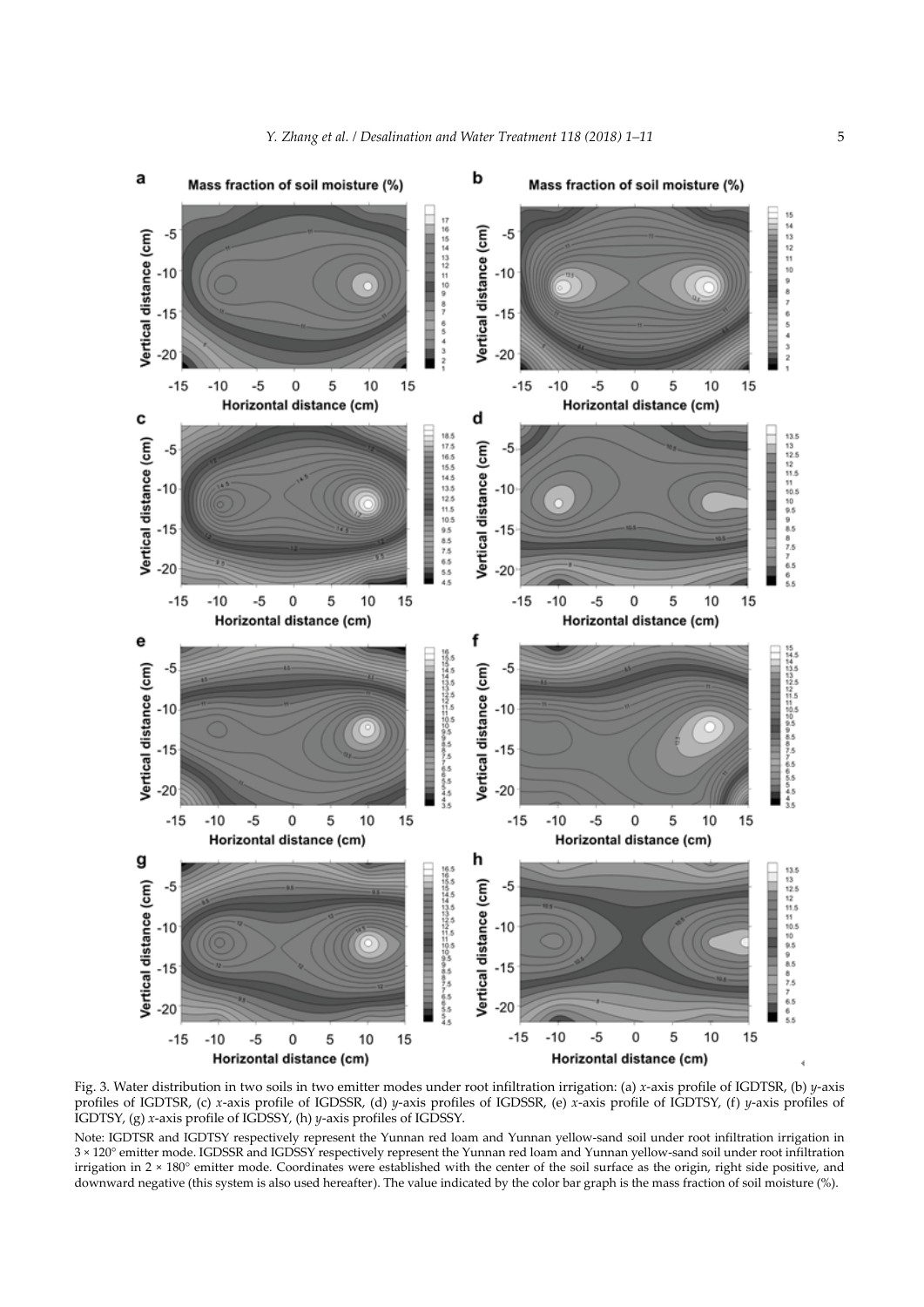

Fig. 4. Water distribution in two soils in two emitter modes under surface drip irrigation: (a) *x*-axis profile of IMDTSR, (b) *y*-axis profile of IMDTSR, (c) *x*-axis profile of IMDSSR, (d) *y*-axis profile of IMDSSR, (e) *x*-axis profile of IMDTSY, (f) *y*-axis profile of IMDTSY, (g) *x*-axis profile of IMDSSY, (h) *y*-axis profile of IMDSSY.

Note: IMDTSR and IMDTSY respectively represent the Yunnan red loam and Yunnan yellow-sand soil under surface drip irrigation in 3 × 120° emitter mode. IMDSSR and IMDSSY respectively represent the Yunnan red loam and Yunnan yellow-sand soil under surface drip irrigation in 2 × 180° emitter mode. Coordinate was established with the center of the soil surface as the origin, right side positive, and downward negative (this system is also used hereafter). The value indicated by the color bar graph is the mass fraction of soil moisture (%).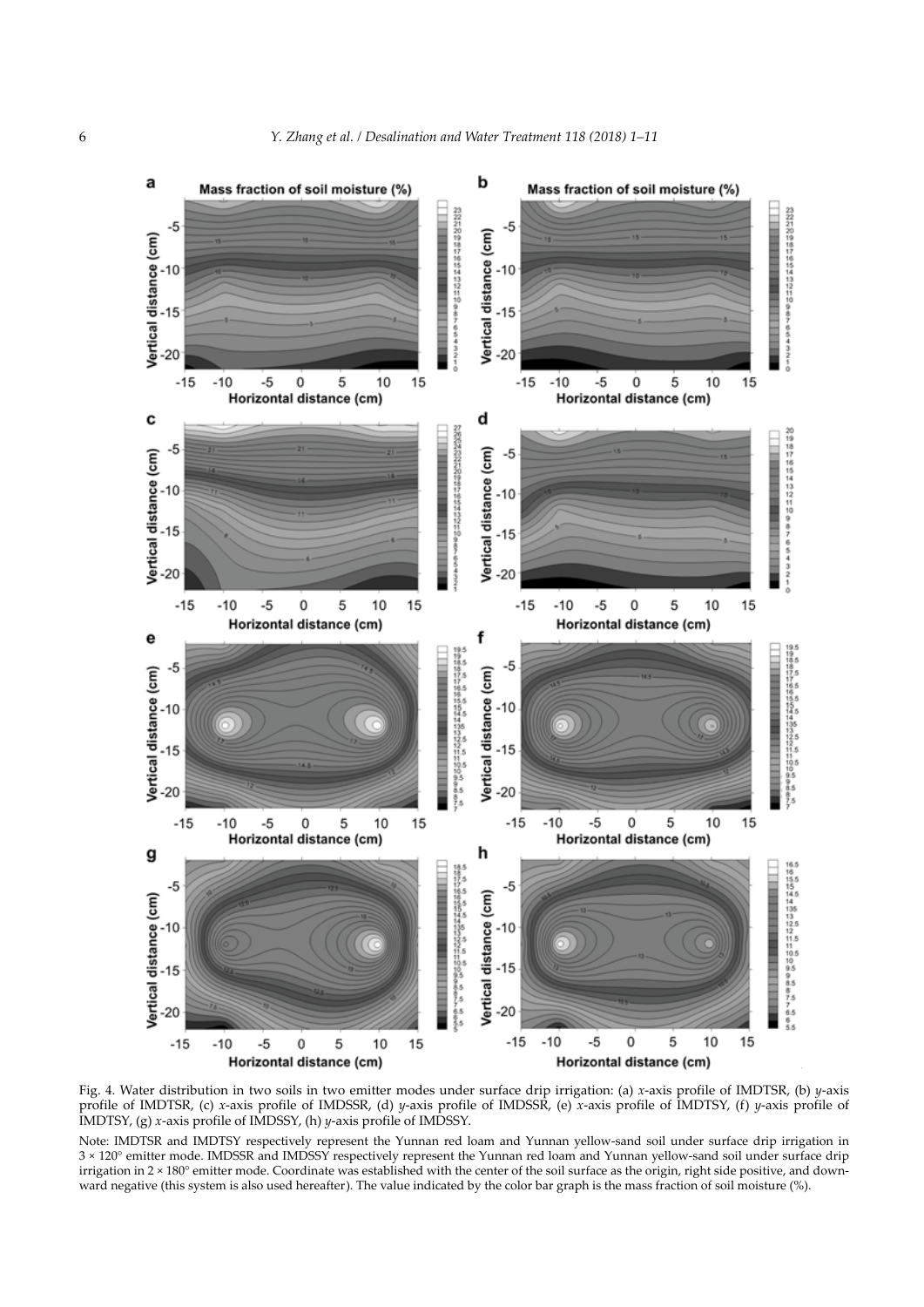Table 3

Description of water distribution in soil for growing potted pepper

|                                 |                                                 | Distribution of high-water-content section                                                                                                                                                                                                                                                                                                                                                                                                                                                                                                                                                                                                                                                                  |
|---------------------------------|-------------------------------------------------|-------------------------------------------------------------------------------------------------------------------------------------------------------------------------------------------------------------------------------------------------------------------------------------------------------------------------------------------------------------------------------------------------------------------------------------------------------------------------------------------------------------------------------------------------------------------------------------------------------------------------------------------------------------------------------------------------------------|
|                                 |                                                 |                                                                                                                                                                                                                                                                                                                                                                                                                                                                                                                                                                                                                                                                                                             |
| Root infiltration<br>irrigation | Yunnan red loam<br>(see Figs. $3(a)–(d)$ )      | The high-water-content section was symmetrically distributed on both sides<br>of the root zone of the pepper. In DT mode, the one-way maximum width of<br>horizontal diffusion of the high-water-content section was approximately 8 cm,<br>and the maximum width of vertically downward diffusion was approximately<br>6 cm. In DS mode, the one-way maximum width of horizontal diffusion of the<br>high-water-content section was approximately 7 cm, and the maximum width of<br>vertically downward diffusion was approximately 5 cm. The difference, which<br>was insignificant, was related to different distribution modes of drip holes on the<br>emitter.                                         |
|                                 | Yunnan yellow-sand<br>soil (see Figs. 3(e)-(h)) | The high-water-content section was asymmetrically distributed on both sides<br>of the root zone of the pepper. In DT mode, the one-way maximum width of<br>horizontal diffusion of the high-water-content section was approximately 11 cm,<br>and the maximum width of vertically downward diffusion was approximately<br>10 cm. In DS mode, the one-way maximum width of horizontal diffusion of the<br>high-water-content section was approximately 12 cm, and the maximum width of<br>vertically downward diffusion was approximately 11 cm. The difference, which<br>was insignificant, was related to different distribution modes of drip holes on the<br>emitter.                                    |
| Surface drip<br>irrigation      | Yunnan red loam<br>(see Figs. $4(a)–(d)$ )      | The high-water-content section was mainly distributed in the topsoil. In DT<br>mode, the one-way maximum width of horizontal diffusion of the high-water-<br>content section was approximately 6 cm, and the maximum width of vertically<br>downward diffusion was approximately 7 cm. In DS mode, the one-way maximum<br>width of horizontal diffusion of the high-water-content section was approximately<br>5 cm, and the maximum width of vertically downward diffusion was approximately<br>6 cm. The difference, which was insignificant, was related to different distribution<br>modes of drip holes on the emitter.<br>The high-water-content section moved down to both sides of the root zone of |
|                                 | Yunnan yellow-sand<br>soil (see Figs. 4(e)-(h)) | the pepper and was symmetrically distributed. In DT mode, the one-way maximum<br>width of horizontal diffusion of the high-water-content section was approximately<br>6 cm, and the maximum width of vertically downward diffusion was approximately<br>10 cm. In DS mode, the one-way maximum width of horizontal diffusion of the<br>high-water-content section was approximately 5 cm, and the maximum width of<br>vertically downward diffusion was approximately 9 cm. The difference, which<br>was insignificant, was related to different distribution modes of drip holes on the<br>emitter.                                                                                                        |

was closer to the root zone of the pepper. (3) The moisture mass fraction sections in the two soils corresponding to soil area percentage >70% were discontinuous under surface drip irrigation, and the high-water-content section in the red loam covered a larger scope and was more discontinuous. Taking MC1 results as an example, the moisture mass fraction sections corresponding to a soil area percentage of 73% on the *x*-axis profile in the red loam were distributed discontinuously in the ranges >2%–12% and >20%–25%, and the sections corresponding to a soil area percentage of 71% on the *y*-axis profile in the red loam were distributed discontinuously in the ranges >1%–11%, >18%–19%, and >20%–22%; the moisture mass fraction sections corresponding to the soil area percentage of 72% on the *x*-axis profile in the yellow-sand soil were distributed discontinuously in the ranges >2%–12% and

>14%–15%, and the sections corresponding to the soil area percentage of 71% on the *y*-axis profile in the yellow-sand soil were distributed discontinuously in the ranges >2%–5% and >8%–16%. (4) By comparing MC1 results with MC2 results under surface drip irrigation, it can be concluded that the moisture mass fraction sections corresponding to the MC2 soil area percentage >70% were narrower than the sections corresponding to the MC1 percentage >70%. Taking *x*-axis profile for example, the accumulated span of the sections in the red loam corresponding to the MC2 soil area percentage  $>70\%$  was  $(12\% - 1\%) + (19\% - 17\%) = 13\%$ , which is smaller than the accumulated span of  $(12\% - 2\%) + (25\% - 20\%) = 15\%$ corresponding to the MC1 soil area percentage >70%; the span of the section in the yellow-sand soil corresponding to the MC2 soil area percentage  $>70\%$  was  $(18\text{%-11\%}) = 7\%$ ,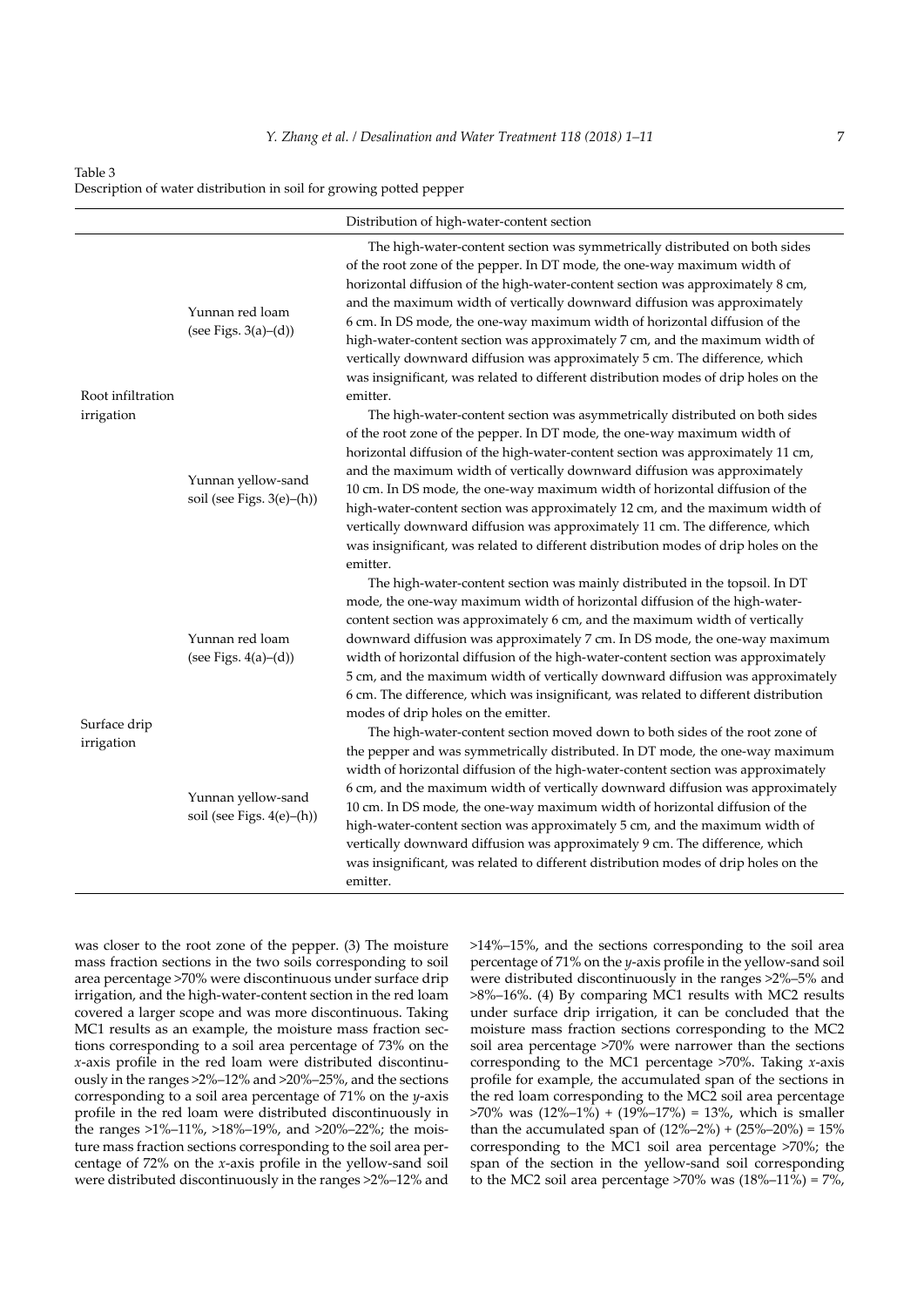| Soil<br>moisture<br>section<br>(%) | Root infiltration irrigation |                   |                     |                   |                     |                   |                     |                   |                     | Surface drip irrigation |                     |                  |                     |                  |                     |                   |
|------------------------------------|------------------------------|-------------------|---------------------|-------------------|---------------------|-------------------|---------------------|-------------------|---------------------|-------------------------|---------------------|------------------|---------------------|------------------|---------------------|-------------------|
|                                    | MC1                          |                   |                     | MC <sub>2</sub>   |                     |                   | MC1                 |                   |                     |                         | MC <sub>2</sub>     |                  |                     |                  |                     |                   |
|                                    | Red loam                     |                   | Yellow sand         |                   | Red loam            |                   | Yellow sand         |                   | Red loam            |                         | Yellow sand         |                  | Red loam            |                  | Yellow sand         |                   |
|                                    | $\boldsymbol{\chi}$          | $\boldsymbol{y}$  | $\boldsymbol{\chi}$ | $\boldsymbol{y}$  | $\boldsymbol{\chi}$ | $\boldsymbol{y}$  | $\boldsymbol{\chi}$ | y                 | $\boldsymbol{\chi}$ | $\mathcal{Y}$           | $\boldsymbol{\chi}$ | $\mathcal{Y}$    | $\boldsymbol{\chi}$ | $\boldsymbol{y}$ | $\boldsymbol{\chi}$ | $\boldsymbol{y}$  |
| $0 - 1$                            | 0.2                          | 0.5               |                     |                   |                     |                   |                     |                   |                     |                         | 0.9                 | 1.2              | 1.8                 | 2.4              |                     |                   |
| $>1-2$                             | 2.0                          | 0.8               |                     |                   | 0.5                 | 0.4               |                     |                   | 2.3                 | 6.6 <sup>a</sup>        | 5.1                 | 4.3              | 4.6 <sup>a</sup>    | 7.2 <sup>a</sup> |                     |                   |
| $>2-3$                             | 2.1                          | 0.9               |                     |                   | 0.6                 | 0.6               |                     |                   | 7.4 <sup>a</sup>    | $12.2^a$                | 8.7 <sup>a</sup>    | 6.4 <sup>a</sup> | 8.7 <sup>a</sup>    | 8.0 <sup>a</sup> |                     |                   |
| $>3-4$                             | 3.0                          | 1.1               |                     | 0.1               | 0.9                 | 1.3               |                     |                   | 9.9 <sup>a</sup>    | 9.5 <sup>a</sup>        | 7.9 <sup>a</sup>    | 6.0 <sup>a</sup> | 7.4 <sup>a</sup>    | 7.1 <sup>a</sup> |                     |                   |
| $>4-5$                             | 3.8 <sup>a</sup>             | 1.7               | 1.3                 | 0.3               | 1.4                 | 1.9               | 1.0                 | 0.7               | 8.2 <sup>a</sup>    | 7.4 <sup>a</sup>        | 7.4 <sup>a</sup>    | 5.6 <sup>a</sup> | 6.9a                | 6.7 <sup>a</sup> |                     |                   |
| $>5-6$                             | 7.3 <sup>a</sup>             | 2.4               | 1.9                 | 1.6               | 2.0                 | 2.3               | 2.2                 | 2.2               | 7.0 <sup>a</sup>    | 5.7 <sup>a</sup>        | 6.8 <sup>a</sup>    | 5.5              | 6.4 <sup>a</sup>    | 6.3 <sup>a</sup> |                     |                   |
| $>6 - 7$                           | 9.1 <sup>a</sup>             | 3.5               | 3.3                 | 1.8               | 3.0                 | 3.2               | 4.0                 | 3.8               | 5.6 <sup>a</sup>    | 4.8 <sup>a</sup>        | 6.6 <sup>a</sup>    | 5.4              | 6.0 <sup>a</sup>    | 5.8 <sup>a</sup> |                     |                   |
| $>7-8$                             | 9.7 <sup>a</sup>             | 6.6 <sup>a</sup>  | 6.1 <sup>a</sup>    | 2.5               | 10.8 <sup>a</sup>   | $12.1^a$          | 5.8                 | 5.6               | 5.0 <sup>a</sup>    | 4.3 <sup>a</sup>        | 6.2 <sup>a</sup>    | 5.5              | 5.4 <sup>a</sup>    | 5.1 <sup>a</sup> | 0.7                 | 0.8               |
| $>8-9$                             | $12.0^{\circ}$               | 6.8 <sup>a</sup>  | 6.4 <sup>a</sup>    | 3.7               | 14.9 <sup>a</sup>   | 13.0 <sup>a</sup> | 6.1                 | 6.0               | 3.9 <sup>a</sup>    | 3.9 <sup>a</sup>        | 5.8 <sup>a</sup>    | 5.6 <sup>a</sup> | 4.6 <sup>a</sup>    | 4.6 <sup>a</sup> | 2.2                 | 2.0               |
| $>9 - 10$                          | 15.5 <sup>a</sup>            | 7.3 <sup>a</sup>  | 6.9 <sup>a</sup>    | 5.8 <sup>a</sup>  | 14.9 <sup>a</sup>   | 14.8 <sup>a</sup> | 6.4                 | 5.9               | 3.5 <sup>a</sup>    | 3.7 <sup>a</sup>        | 5.8 <sup>a</sup>    | 6.0 <sup>a</sup> | 4.3 <sup>a</sup>    | 4.3 <sup>a</sup> | 3.1                 | 3.2               |
| $>10 - 11$                         | 4.9 <sup>a</sup>             | 7.2 <sup>a</sup>  | 7.6 <sup>a</sup>    | 6.4 <sup>a</sup>  | $15.8^{\circ}$      | 14.9 <sup>a</sup> | 7.5 <sup>a</sup>    | 7.6               | 3.4 <sup>a</sup>    | 3.1 <sup>a</sup>        | 5.7 <sup>a</sup>    | 6.7 <sup>a</sup> | 4.2 <sup>a</sup>    | 4.3              | 6.4                 | 8.2               |
| $>11 - 12$                         | 4.6 <sup>a</sup>             | 7.3 <sup>a</sup>  | 9.7 <sup>a</sup>    | 7.3 <sup>a</sup>  | 18.5 <sup>a</sup>   | 18.8 <sup>a</sup> | 9.2 <sup>a</sup>    | 8.0 <sup>a</sup>  | 3.1 <sup>a</sup>    | 3.0                     | 5.8 <sup>a</sup>    | 7.4 <sup>a</sup> | 4.2 <sup>a</sup>    | 4.2              | 9.3 <sup>a</sup>    | 10.0 <sup>a</sup> |
| $>12-13$                           | 3.9 <sup>a</sup>             | 7.5 <sup>a</sup>  | 14.4 <sup>a</sup>   | 9.6 <sup>a</sup>  | 8.7                 | 9.1               | $14.0^{\circ}$      | 8.7 <sup>a</sup>  | 2.9                 | 2.9                     | 5.4                 | 8.0 <sup>a</sup> | 4.0                 | 4.0              | 11.0 <sup>a</sup>   | 10.9 <sup>a</sup> |
| $>13 - 14$                         | 3.6                          | 8.1 <sup>a</sup>  | $13.2^{\circ}$      | 11.3 <sup>a</sup> | 6.4                 | 6.7               | $25.0^{\circ}$      | $19.0^{\circ}$    | 2.8                 | 3.0                     | 5.4                 | 6.9 <sup>a</sup> | 3.9                 | 4.1              | 12.9 <sup>a</sup>   | $14.2^{\circ}$    |
| $>14 - 15$                         | 3.3                          | 8.8 <sup>a</sup>  | 8.6 <sup>a</sup>    | 14.7 <sup>a</sup> | 2.9                 | 1.0               | $21.0^{\circ}$      | 31.8 <sup>a</sup> | 2.8                 | 2.9                     | 5.4 <sup>a</sup>    | 6.2 <sup>a</sup> | 4.1                 | 4.2              | $13.4^{\circ}$      | 15.3 <sup>a</sup> |
| $>15 - 16$                         | 2.5                          | 12.0 <sup>a</sup> | 5.3                 | $12.6^{\circ}$    |                     |                   | 6.2                 | 9.6 <sup>a</sup>  | 2.7                 | 2.9                     | 5.3                 | 6.2 <sup>a</sup> | 4.0                 | 4.3 <sup>a</sup> | $13.6^{\circ}$      | 19.2 <sup>a</sup> |
| $>16 - 17$                         | 2.4                          | 5.3               | 5.1                 | 6.2 <sup>a</sup>  |                     |                   | 2.8                 | 2.0               | 2.7                 | 2.9                     | 4.2                 | 5.2              | 4.1                 | 4.5 <sup>a</sup> | 14.6 <sup>a</sup>   | 10.4 <sup>a</sup> |
| $>17 - 18$                         | 2.1                          | 5.2               | 4.0                 | 3.8               |                     |                   |                     |                   | 2.8                 | 3.0                     | 1.4                 | 2.0              | 4.3 <sup>a</sup>    | 4.7 <sup>a</sup> | 7.8 <sup>a</sup>    | 4.4 <sup>a</sup>  |
| $>18 - 19$                         | 2.2                          | 3.6               | 2.4                 | 4.1               |                     |                   |                     |                   | 2.8                 | 3.3 <sup>a</sup>        | 0.3                 | 1.3              | 4.5 <sup>a</sup>    | 4.7 <sup>a</sup> | 2.8                 | 1.3               |
| $>19-20$                           | 1.9                          | 2.5               | 1.2                 | 4.2               |                     |                   |                     |                   | 2.8                 | 3.0                     |                     |                  | 4.1                 | 2.4              | 0.2                 | 0.1               |
| $>20-21$                           | 1.8                          | 1.5               | 0.8                 | 2.5               |                     |                   |                     |                   | 3.0 <sup>a</sup>    | $3.2^{\mathrm{a}}$      |                     |                  | 2.1                 | 0.8              |                     |                   |
| $>21-22$                           | 1.2                          | 0.5               | 0.5                 |                   |                     |                   |                     |                   | 2.9 <sup>a</sup>    | $3.3^a$                 |                     |                  | 0.5                 | 0.3              |                     |                   |
| $>22-23$                           | 0.8                          | 0.1               | 0.2                 |                   |                     |                   |                     |                   | 3.0 <sup>a</sup>    | 2.6                     |                     |                  |                     |                  |                     |                   |
| $>23-24$                           |                              |                   |                     |                   |                     |                   |                     |                   | 3.2 <sup>a</sup>    | 1.2                     |                     |                  |                     |                  |                     |                   |
| $>24 - 25$                         |                              |                   |                     |                   |                     |                   |                     |                   | 3.5 <sup>a</sup>    | 0.4                     |                     |                  |                     |                  |                     |                   |

Soil area percentage of Yunnan red loam and Yunnan yellow-sand soil under two irrigation methods in DT mode

a Indicates the soil area percentage values of sections constituting the result of soil area percentage >70%.

which is significantly smaller than the accumulated span of  $(12\%-2\%) + (15\%-14\%) = 11\%$  corresponding to the MC1 soil area percentage >70%. In addition, as can be seen from the MC2 results, which represent the stable water distribution state, the sections in the red loam corresponding to the soil area percentage >70% were unevenly distributed with sections with lower and higher moisture mass fraction in the majority; by contrast, the sections in the yellow-sand soil corresponding to the soil area percentage >70% were evenly distributed and more concentrated in the middle part. (5) By comparing root infiltration irrigation with surface drip irrigation, it can be seen that the high-water-content sections under root infiltration irrigation were more concentrated in the middle, specifically, near the root zone of the pepper, and continuously and uniformly distributed with small span, whereas the high-water-content sections under surface drip irrigation had large spans and were discontinuously and unevenly distributed. Taking MC2 results for example, the spans of sections in the red loam and yellow-sand soil corresponding to the soil area percentage >70% were both 5% under root infiltration irrigation, mainly concentrated in the range >7%–16%, while the spans of sections in the red loam and yellow-sand soil corresponding to the soil area percentage >70% were  $(12\% -1\%) + (19\% -17\%) = 13\%$  and  $18\% -$ 11% = 7%, respectively, under surface drip irrigation, mainly concentrated in the ranges >1%–10% and >11%–18%.

# *3.3. Effects of soil water distribution on pepper growth indices*

### *3.3.1. Effects of soil water distribution on pepper plant height and stem diameter*

Graphs of pepper plant height and stem diameter changing over time under different soil water distribution patterns were drawn (see Fig. 5), and a comparative analysis of the three test groups (C1, C2, and C3) was conducted according to the growth conditions of the pepper. As can be seen, the figure indicates the following: (1) The pepper in group C1 (IGDTSR and IGDSSR; i.e., root infiltration irrigation + red loam) had the highest growth rate, with an average plant height and maximum stem diameter of 75.5 and 7.2 cm, respectively. This is because the high-water-content section

Table 4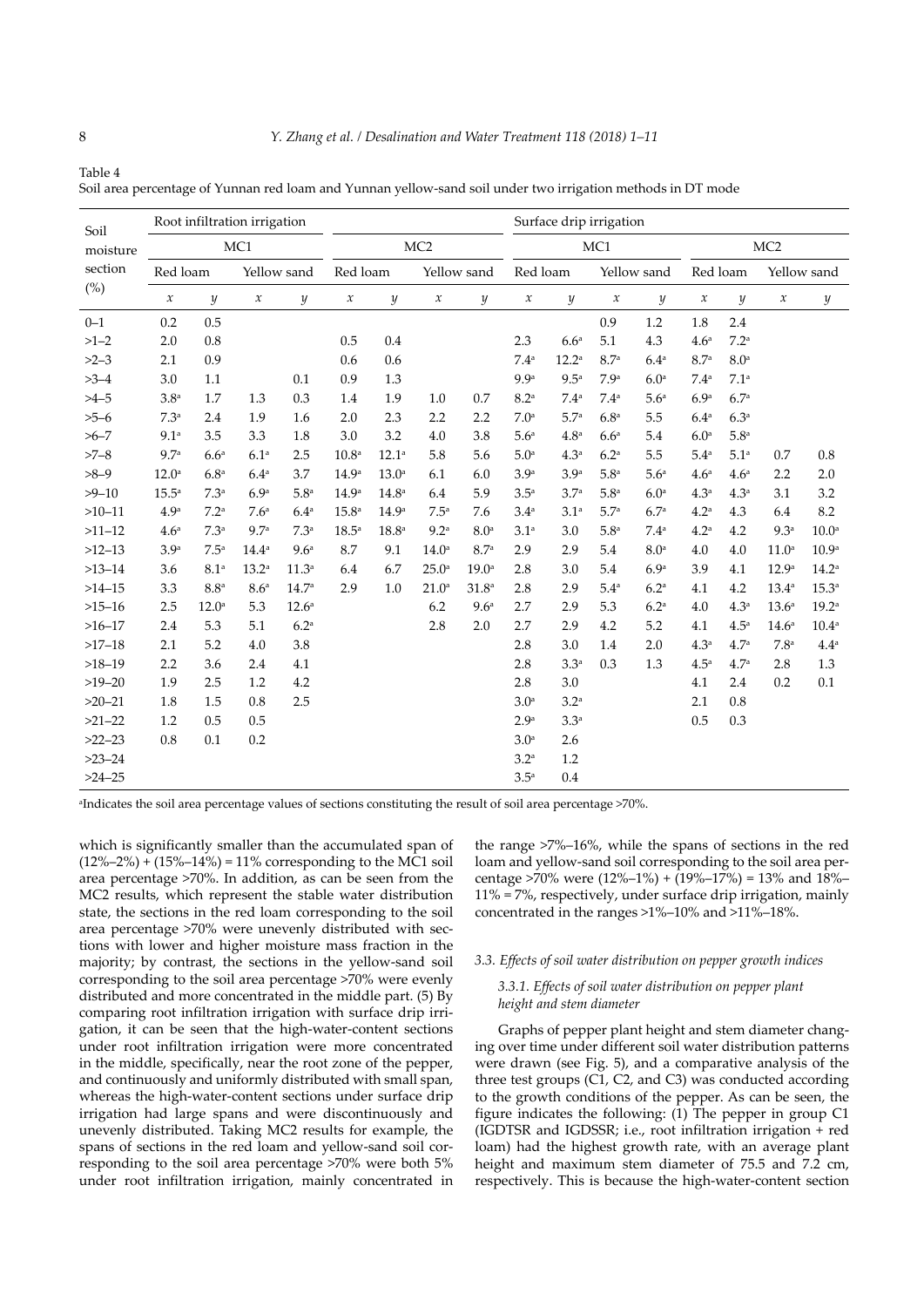

Fig. 5. Effects of soil water distribution on pepper plant height and stem diameter.

in the red loam under root infiltration irrigation was mainly distributed in the root zone and thus could provide sufficient water for pepper growth. (2) The pepper in group C2 (IMDTSR, IMDSSR, IMDTSY, and IMDSSY; i.e., surface drip irrigation) had normal growth rate, with the plant height and stem diameter growth rates of the pepper in the red loam (IMDTSR and IMDSSR) slightly higher than those of the pepper in the yellow-sand soil (IMDTSY and IMDSSY). This is because the high-water-content section in the red loam under root infiltration irrigation was mainly distributed in the topsoil (approximately 5 cm in depth), which was above the root zone of the pepper (approximately 7.5 cm in depth), and thus, the section was farther from the root zone compared with group C1, which resulted in less water to the root. In addition, owing to the effect of gravity potential, the high-water-content section in the yellow-sand soil under surface drip irrigation (IMDTSY and IMDSSY) enables rapid transport from the top soil layer to the lower soil layer (approximately 12 cm in depth). The root of pepper plants can absorb water only when soil water is at the root zone. Consequently, the pepper under these conditions absorbed less water than the pepper in the red loam under surface drip irrigation (IMDTSR and IMDSSR). (3) The pepper in group C3 (IGDTSY and IGDSSY; i.e., root infiltration irrigation + yellow-sand soil) had the lowest growth rate, with average plant height and maximum stem diameter 44.2 and 4.3 cm, respectively. This is because, under the effect of gravity potential, most of the water in the yellow-sand soil under root infiltration irrigation filtered into the deep soil layer (approximately 12 cm in depth), leaving very little water for the pepper to absorb.

# *3.3.2. Effects of soil water distribution on other growth indices of pepper*

Fig. 6 shows bar graphs of the fresh weight and dry weight of the stem, root, and fruit after harvest under different soil–water distribution patterns. As can be seen in the figure, group C1 had the best growth indices, followed by group



Fig. 6. Effects of soil water distribution on other growth indices of the pepper: (a) bar graphs of the fresh weight of the leaf and bar, root, and fruit; (b) bar graphs of the dry weight of the leaf and bar, root, and fruit.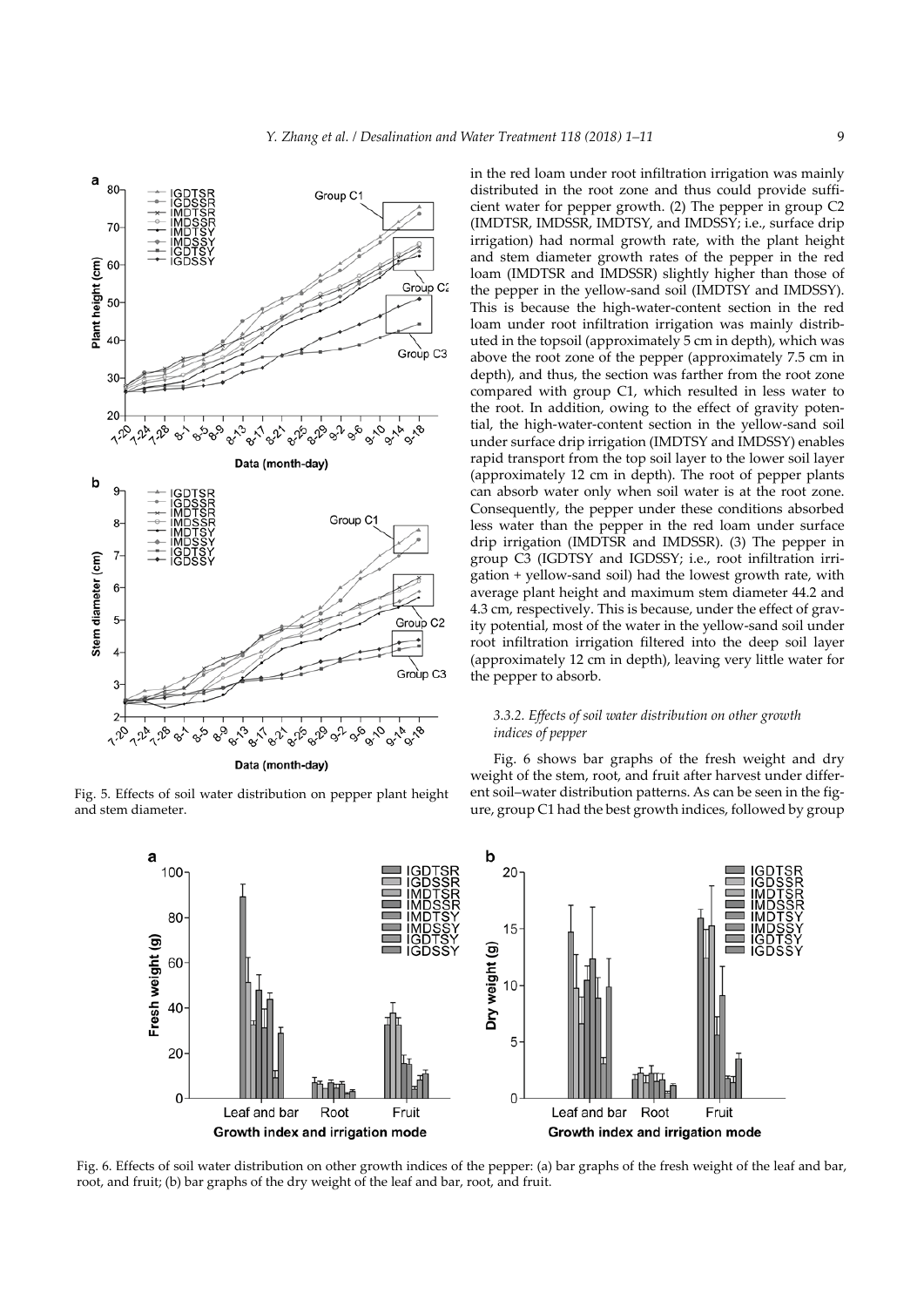C2 and group C3 (which had the worst). Taking pepper fruit for example, the average fresh weight (70 g) and dry weight (28.6 g) of the pepper in group C1 were respectively 46.1% and 36.8% higher than those (fresh weight: 47.9 g; dry weight: 20.9 g) of the pepper in IMDTSR and IMDSSR (part of group C2; surface drip irrigation + red loam), 270% and 160% higher than those (fresh weight: 18.9 g; dry weight: 11 g) of the pepper in IMDTSY and IMDSSY (part of group C2; surface drip irrigation + yellow-sand soil), and 302% and 484% higher than those (fresh weight: 17.4 g; dry weight: 4.9 g) of the pepper in group C3 (IGDTSY and IGDSSY; root infiltration irrigation + yellow-sand soil). This indicates that the growth conditions of the pepper were closely related to the water distribution in its root zone. Owing to the effect of matric potential, the high-water-content sections in the red loam were more concentrated; under root infiltration irrigation, the root of the pepper could absorb sufficient water, and the pepper grew best; under surface drip irrigation, by contrast, the high-water-content sections in the red loam were predominantly distributed in the topsoil and could provide relatively sufficient water; thus, the pepper grew moderately. Because of the effect of gravity potential, water in the yellow-sand soil infiltrated more quickly. Under surface drip irrigation, the high-water-content sections in the yellow-sand soil were discontinuously distributed and could only provide a small amount of water to the root during the process of infiltration; consequently, the growth of the pepper was affected. Under root infiltration irrigation, the root could not absorb enough water owing to the rapid filtration in the yellow-sand soil; consequently, pepper growth was most significantly affected under this condition.

### **4. Discussion**

To the best of our knowledge, basic research is unavailable on the law of moisture distribution in Yunnan red loam under different drip irrigation patterns, especially root zone infiltrating irrigation. Yu et al. [20], in their earlier stage of research, focused on exploring the effects of different irrigation emitter types and different drip irrigation patterns on soil moisture distribution in red loam and yellow-sand soil in greenhouses without potted planting. The focus of our paper, by contrast, is on the effects on crop growth indices of the moisture distribution in potting soil with plants. In our experiment, a comparative study was made on two kinds of drip irrigation models – namely surface drip irrigation and root zone infiltrating irrigation. In general, after comparing root zone infiltrating irrigation with surface drip irrigation, the former reduced invalid surface evaporation, avoiding surface runoff loss and other shortcomings, and was consequently more conducive to crop growth. The results of our experiment also show that the growth of peppers under root zone infiltrating irrigation in potted Yunnan red loam is better than growth under surface drip irrigation. However, surface drip irrigation in yellow-sand soil is more favorable for the growth of peppers than infiltrating irrigation. This indicates that the earlier stage of research on the infiltration law for different soil textures is crucial, providing an important basis for subsequent scientific applications of irrigation techniques.

Second, compared with field planting, greenhouse-potted soil forms a controllable and small independent environment. Thus, more accurate quantitative studies of the soil moisture distribution can be made. In this study, Surfer and AutoCAD were jointly used to accurately map the moisture distribution patterns of different potted soils in different drip irrigation patterns and different irrigation emitter patterns (as shown in Figs. 4 and 5). Moreover, the percentage of soil moisture in each area was calculated (as shown in Table 4). This research method can accurately quantify the movement and redistribution of water in small potting soil environments, and it can provide detailed reference data for the scientific management of potted crop irrigation.

This test used only one pilot irrigation emitter (an irrigation emitter that could adjust the flow of the horizontal arrangement of the effluent hole) and one test crop (shallow-rooted pepper). However, the direction of the effluent hole of the irrigation emitter had a significant effect on soil moisture distribution [20], and crops with different root characteristics will likewise affect the soil moisture distribution [22,23]. Therefore, in the future, we should further develop contrast tests on the effects of various irrigation emitter types and crops with various root types on the soil moisture distribution of Yunnan greenhouse-potted soil, in order to obtain more efficient water-saving irrigation methods. Furthermore, optimization experiments will be conducted to test mixtures of Yunnan red loam and yellow-sand soil at certain mixing ratios under various irrigation methods, to determine new water-saving root filtration technologies suitable for Yunnan Province.

## **5. Conclusions**

- The soil type and irrigation method have a significant effect on water distribution in the soil for growing potted pepper  $(P < 0.05)$ , but the emitter mode has no significant effect on soil water distribution (*P* > 0.05).
- Matric potential plays an essential role in the transport of irrigation water in the Yunnan red loam. Owing to the effect of matric potential, water does not readily infiltrate. Under root infiltration irrigation, the high-water-content sections in the red loam are mainly distributed in the root zone of the crop, enabling the root to absorb sufficient water; thus, the pepper grew best. Under surface drip irrigation, the high-water-content sections in the red loam are mainly distributed in the topsoil where evaporation loss is great, resulting in less water being available; thus, the crop grew only moderately. Gravity potential plays an essential role in the transport of irrigation water in Yunnan yellow-sand soil. Owing to the effect of gravity potential, water readily infiltrates. As a result, under root infiltration irrigation, the high-water-content sections in the yellow-sand soil facilitated rapid transport to the deep soil layer, resulting in the crop being unable to absorb sufficient water; thus, the crop growth was the worst. Under surface drip irrigation, the high-water-content sections in the yellow-sand soil provide a small amount of water to the root in the process of infiltration, resulting in moderate crop growth.
- The sections in the two types of soil corresponding to a soil area of 70% under root infiltration irrigation were continuously distributed, while they were discontinuously distributed under surface drip irrigation. Water distribution